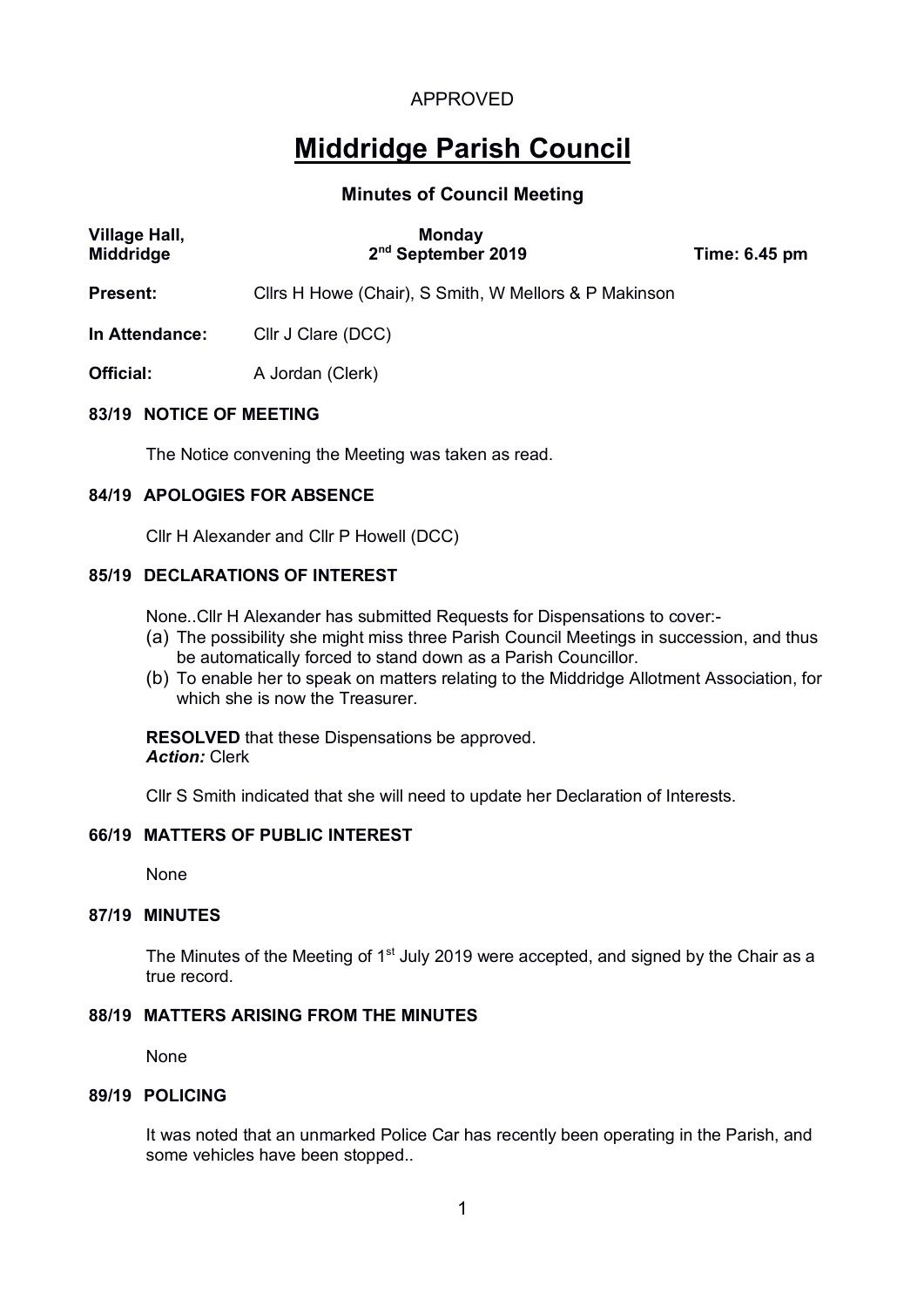# **90/19 "ELDON WHINS" DEVELOPMENTS & THE COUNTY PLAN**

The proposed two week Middridge Road Closure from 23<sup>rd</sup> September to 6<sup>th</sup> October was discussed. It was noted that the Contractor's Application for this Closure states that:-

- (a) No Bus Stops will be affected, whereas in fact the Bus Stops in Middridge Village and at "Six Houses" will have no Bus Services during this Closure. However, arrangements for an alternative Taxi Service for those Residents dependent on Public Transport are being made, although the details are not yet known.
- (b) Notification will be made to Residents prior to works starting; this did not happen last time.

Royal Mail have also been contacted to try and ensure Postal Collections are not suspended as they were last time; a response is awaited. It was agreed that those Residents most affected will be contacted once details of alternative arrangements are available.

#### *Action:* Clerk

However, Councillors were not convinced that all the alternatives to Road Closure had been thoroughly considered, nor that the effects of the Village being effectively "cut-off" for 2 weeks on Residents and Businesses (the Bay Horse and the Caravan Site) were being given sufficient weight.

## **RESOLVED** that:-

(a) An On-site Meeting with the DCC Highways Department should be requested to discuss these issues.

*Action:* Clerk

(b) The Northern Echo should be contacted to publicise these concerns. *Action:* Cllr H Howe & Clerk

Another official complaint has been lodged with the DCC Planning Enforcement Team regarding the amount of mud on Greenfield Way.

Following an examination of the Draft County Durham Plan (CDP) submitted to the Secretary of State for Government Inspection, it was concluded that nothing of consequence for Middridge Parish has changed.

# **91/19 "THE PADDOCK" WILD-FLOWER GRASSLAND**

Following a Meeting with Tamara Morris-Hale of the DCC Ecology Department, it was clarified that the Section 106 Money is for the proposed Wild-flower Grassland Project, and not for simply tidying-up "the Paddock". She also undertook to carry out a Survey of the existing Plant and Wildlife, and produce a Report of the impact on these of the proposed Project; these are awaited.

A Notice regarding the proposed Working Group was delivered to all Households in the Parish. A Meeting of those who have indicated an interest will be arranged once the Survey and Report are available. *Action:* Clerk

 $\mathcal{P}$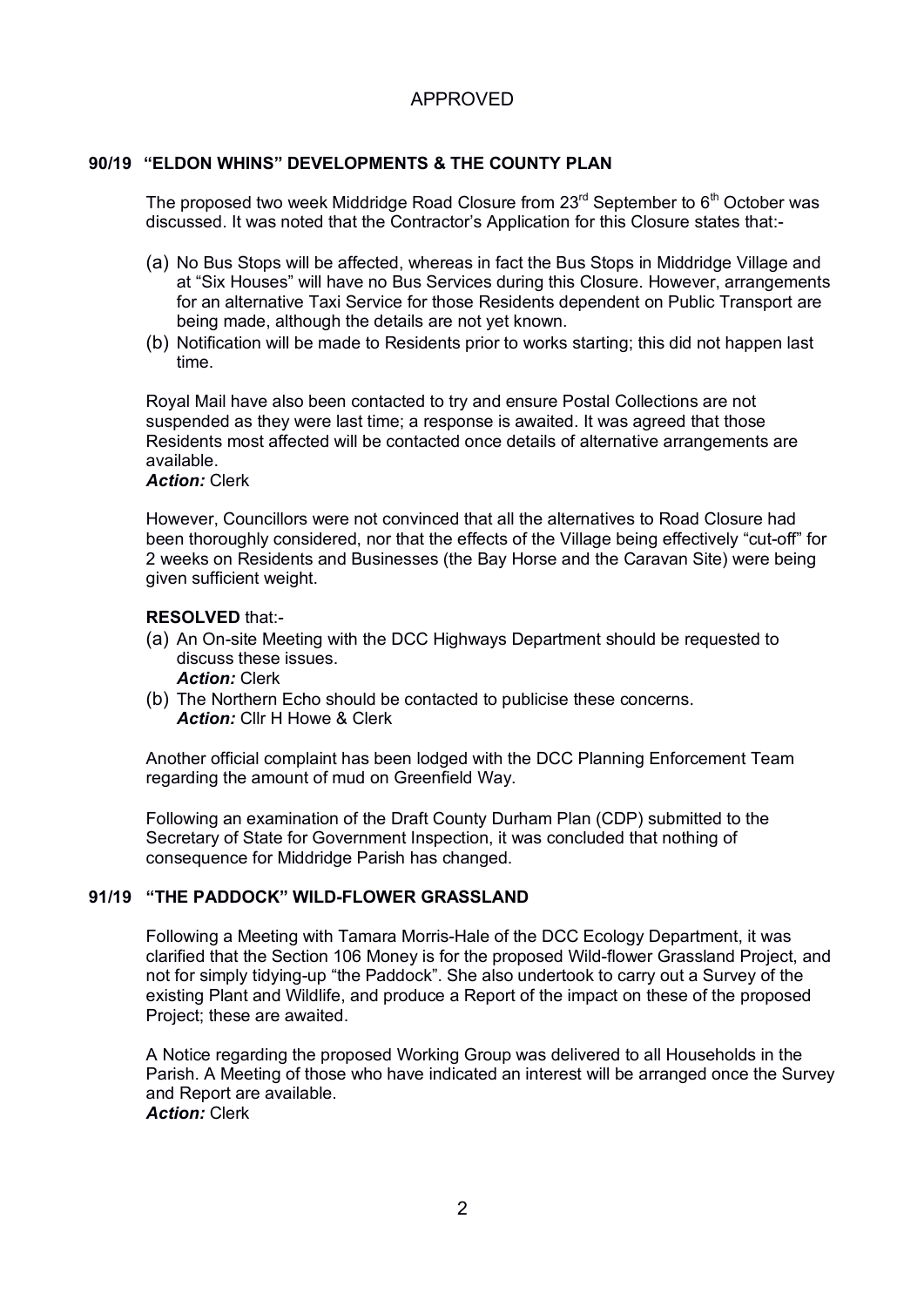# **92/19 GROUNDS MAINTENANCE & GENERAL REPAIRS**

# **(a) Street Light Removal**

The first SLA Payment has been made, but there has been no work to date; Cllr J Clare kindly offered to investigate. *Action:* Cllr J Clare

# **(b) Walkers Lane Road & Parking**

The Double Yellow Lines have now been painted, but there is some question as to whether Notices are required; Mrs Avril Haines has kindly agreed to investigate this. Although the Parking Restrictions are generally being obeyed, they are sometimes ignored by people using the Village Hall. It was agreed that the Village Association should be contacted, with a view to them drawing the attention of Hall Users to these Restrictions.

*Action:* Clerk

# **(c) Parish Paths**

Tommy Walton has complained that "Quad-Bikes" have damaged some of his crops by accessing part of his Land via where the "Kissing Gate" on Path 7 (the "Tramway") used to be before it was destroyed by Arson, and is demanding Compensation from the Parish Council. However, Parish Paths are not the responsibility of the Parish Council, but of the DCC Parish Paths Partnership (PPP), who funded the installation of the "Kissing Gate". Peter Crinnion of the PPP is investigating this incident, but the PPP have indicated that the legal responsibility for the provision of fencing along, or adjacent to, Parish Paths lies with the respective Land-Owners.

Notwithstanding this, to meet Tommy Walton's concern the Parish Council arranged for a temporary Metal Fence to be erected blocking access to Path 7 where the "Kissing Gate" used to stand; thanks are to be expressed to Ian Hayman who kindly undertook this work at very short notice.

*Action:* Clerk

#### **(d) Dog Litter**

Despite Cllr J Clare's kind endeavours, there has still been no response from DCC to the proposal to relocate a Dig Litter Bin to Northside Close; he is chase this. *Action:* Cllr J Clare

#### **(e) Village Green Maintenance**

Volunteers have now been organised to maintain all the Village Green Tubs, which are now labelled to indicate who looks after them. Thanks were expressed to Cllr P Makinson for organising a replacement for one of the Tubs. Millennium Hedge – Jonathan Pounder has agreed to carny out the necessary maintenance.

#### **93/19 PLANNING APPLICATIONS**

None

# **94/19 CHILDREN'S PLAY AREA**

As agreed by email, a new Noticeboard for the Play Area has been ordered and delivered, and arrangements are in hand for its installation. This will display a Notice regarding Age Limits for the Equipment, and that the Play Area is designated a "Smoke-free Zone".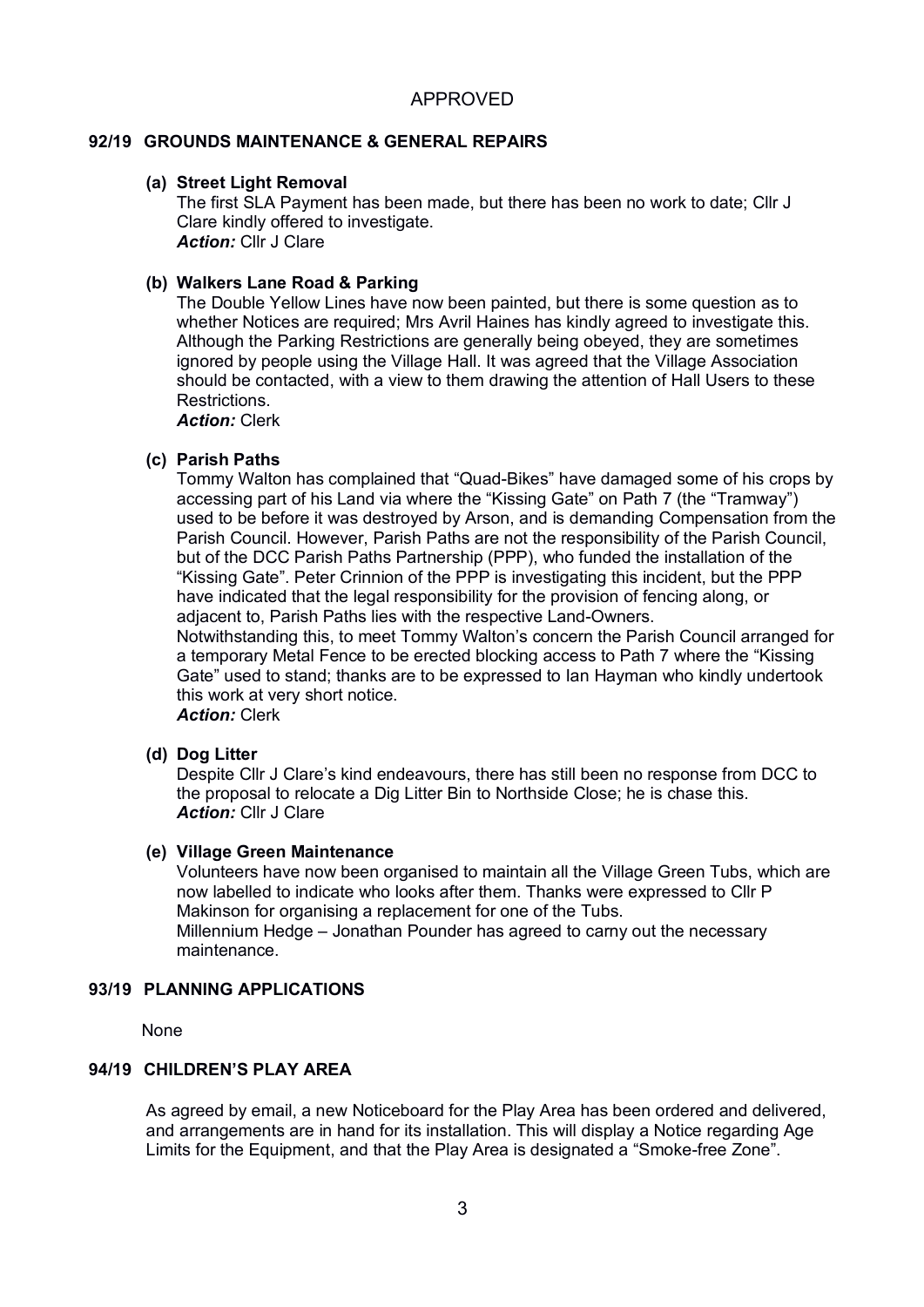The Clerk's Monthly Inspection Report was approved, and it was noted that the repairs to the Picnic Table are now complete.

No action to date on the cleaning the rubberised surfaces under the Swings. *Action:* Clerk

# **95/19 ROAD-TRAFFIC**

The poor response to the Parish Council's Notice regarding the availability of Training to allow Volunteers to use Police "Speed Guns" was discussed (only Arnold Miller and the Clerk have volunteered). Cllr W Mellors kindly agreed to include this in the forthcoming issue of the "Middridge Mercury". *Action:* Cllr W Mellors

#### **96/19 NEIGHBOURHOOD PLAN (NP)**

The final Government Grant has been received..The Clerk has produced a number of Draft Assessment Forms to assist Shaun Hanson working on the proposed Policies.

# **97/19 ACCOUNTS**

The Public Inspection Period for the 2018/19 Accounts is now complete, and the Clerk has submitted a VAT Repayment Claim.

As agreed by email, the Parish Council are to become Corporate Members of the Friends of the Stockton and Darlington Railway (FSDR).

| Payee                   | <b>Purpose</b>           | <b>Sum</b> |
|-------------------------|--------------------------|------------|
| Durham County Council * | <b>Walkers Lane SLA</b>  | £6,788.47  |
| John the Handyman       | Picnic Table Repair      | £155.00    |
| A. D. Jordan            | Tub Labels & Noticeboard | £85.99     |
| <b>Philip Makinson</b>  | New Village Green Tub    | £50.50     |
| <b>FSDR</b>             | Corporate Membership     | £50.00     |
| A. D. Jordan            | Clerk's Jul - Sep Salary | £250.26    |
| <b>HMRC</b>             | Clerk's Jul - Sep Tax    | £166.40    |
|                         | <b>TOTAL</b>             | £7,546.62  |

#### **RESOLVED** that the following Accounts be approved for payment:-

\* Cheque already issued, so formal authority granted is retrospective.

The Clerk pointed out that due to the SLA payment, as expected the Parish Council was now in deficit for this Financial Year.

# **98/19 GAMP & CDALC**

GAMP – The Parish Council's "Community Road Watch" Project Application was unsuccessful. The Clerk has discussed the reasons for this with GAMP, and it should be possible to submit a suitably modified Proposal for the GAMP Youth Fund (£9,902).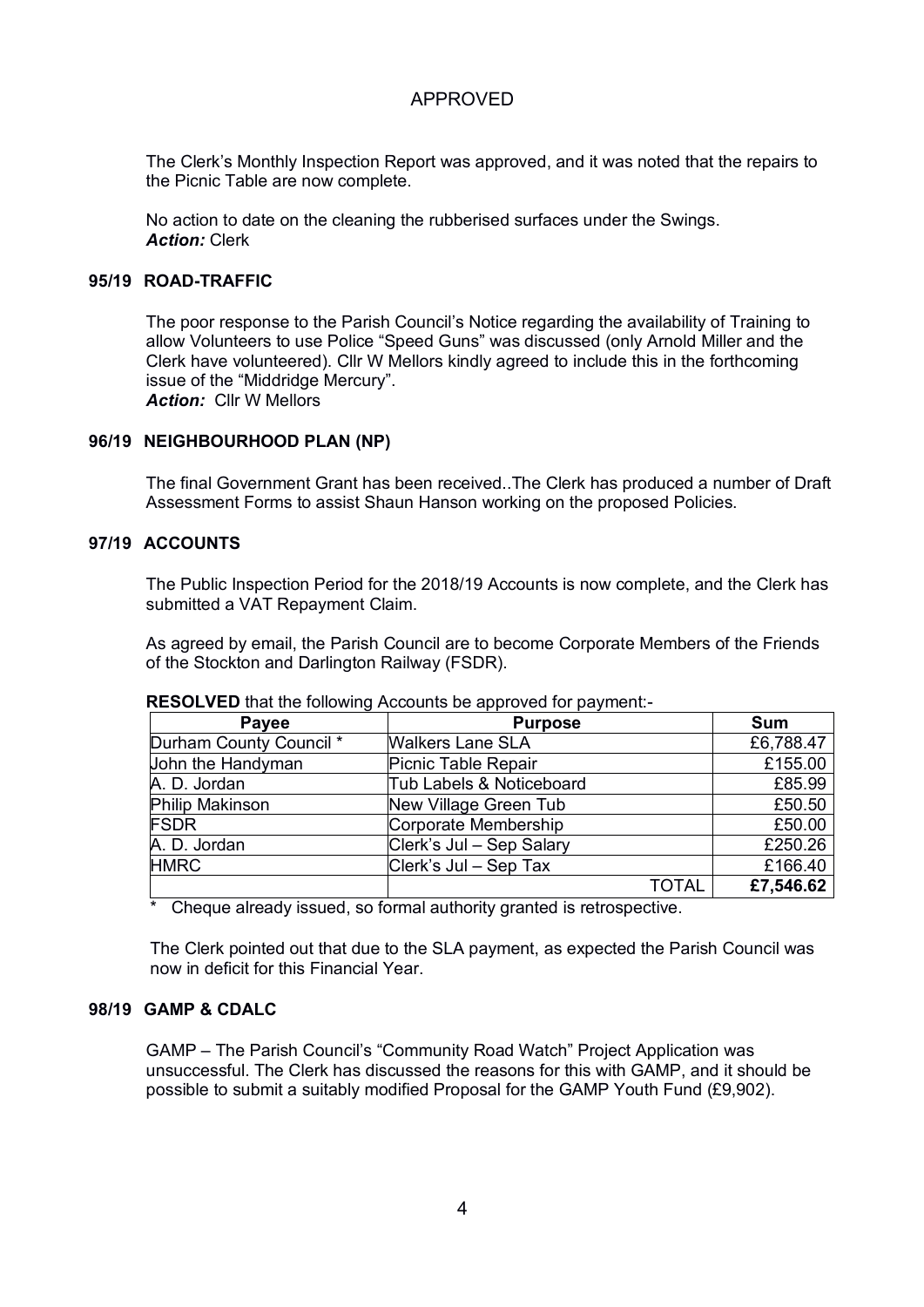CDALC – a Meeting of the GAMP area Local Councils Forum was held, and it was agreed that Cllr W Mellors will continue to represent this on the CDALC Executive Committee, a Meeting of which is due shortly.

# **99/19 GENERAL CORRESPONDENCE**

A letter of thanks for the donation of a Fete Raffle Prize was received from the Village Association.

# **100/19 OTHER MATTERS**

#### (a) **Flooding**

There have been a number of further instances of Flooding in the neighbourhood of 28, Southside. DCC have responded quickly to these reports, and a number of problems have been identified and rectified; the situation will continue to be monitored. The Parish Council expressed their thanks to DCC for the great amount of work that has been undertaken over the last two years to try and deal with this problem.

## (b) **Livin Draft Business Strategy**

It was agreed that Parish Councillors would be free to complete the Survey on the Livin Draft Business Strategy at their discretion.

The unsatisfactory state of the Livin-owned Flowerbed adjacent to 8, Northside was discussed. The Clerk stated that he was aware of this issue, and intended to raise it with the local Livin Manager at the forthcoming GAMP Board Meeting. However, Cllr J Clare suggested we try the Livin on-line 'Contact Us' facility, which in his experience normally produces good results. *Action:* Clerk

#### (c) **Village Survival Guide**

This document was noted.

#### (d) **Parish Council Responsibilities**

A number of recent events have shown that Residents are often not aware of what the Parish Council is responsible for, and what it is not. The possibility of providing a Notice to all Households about this was discussed. It was suggested that the "Good Councillors Guide" could provide a good basis for this, and the Clerk agreed to provide the latest version of this to Councillors. *Action:* Clerk

# **1011/19 ADDITIONAL ITEMS**

**(a) FSDR**

Cllr J Clare mentioned that Trish Pemberton of the FSDR gives excellent Presentations on the forthcoming Bi-centenary of this historic Railway. Cllr P Makinson suggested this would be a good idea for one of the future Meetings of the Middridge History Society. *Action:* Clerk

# **(b)** "**Paperless" Parish Council Meetings**

Cllr S Smith suggested that the Parish Council could reduce its environmental impact by holding "Paperless" Parish Council Meetings, subject to the legal requirements to keep some paper records; this suggestion is to be studied.